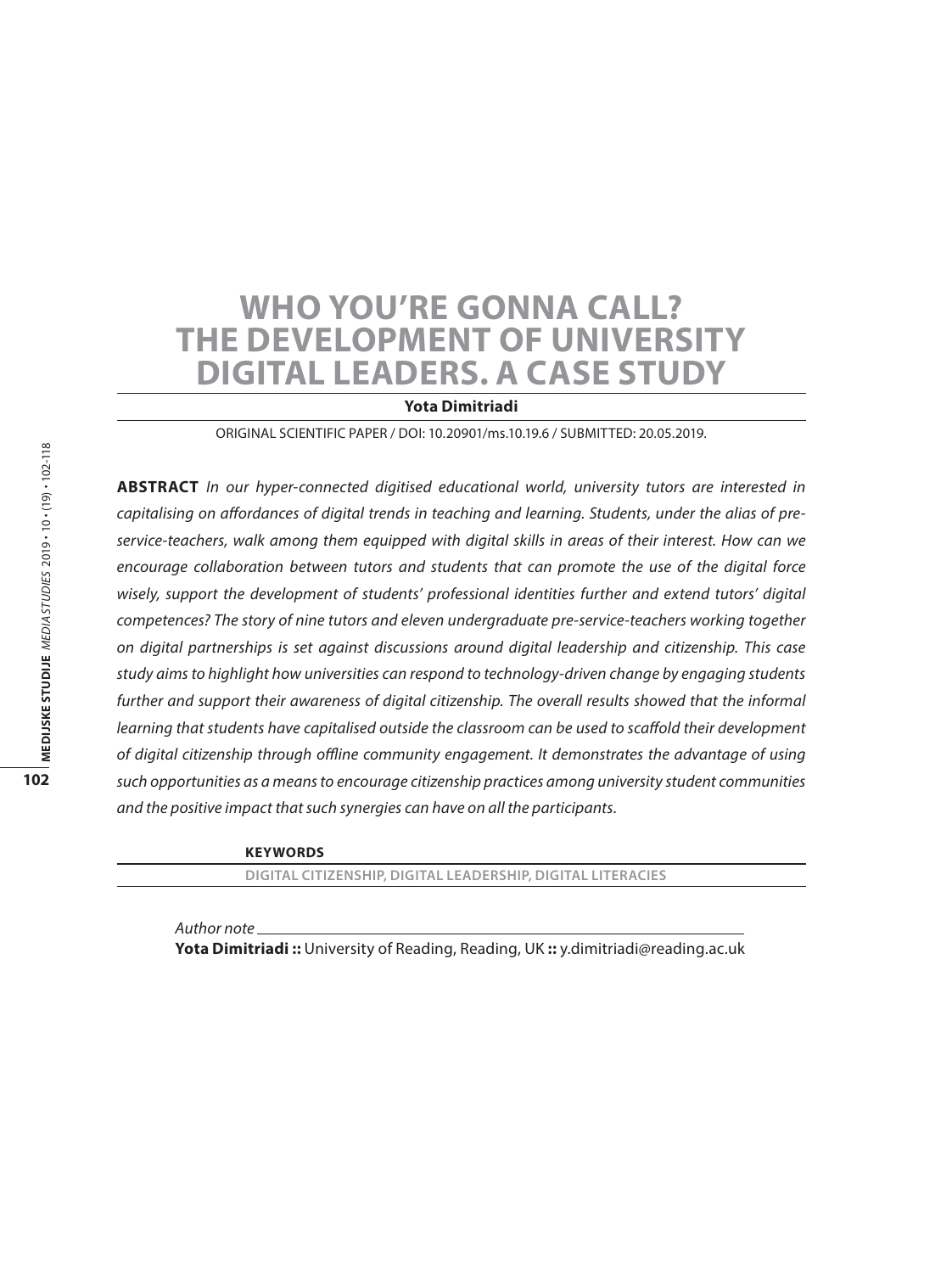### **Introduction and Context**

There are regular attempts to reflect students' symbiotic relationship with digital technologies, especially their use of mobile devices and social media participation, through higher education significant capital investments (Flavin, 2012) and institutionwide technology foci. Higher Education Institutions (HEIs) are trying to provide space and scope for digital technologies to be used as teaching and learning resources towards the "two interwoven—and deeply political—societal goals of education: to create an informed citizenry and to develop the skills for a workforce" (Boyd, 2015).

As educational institutions are adopting these well-intended technological innovations to inform their policy and practice and support student engagement and differential outcomes, student praxis is measured through metrics, which can dilute the notion of agency and self-management that they are trying to promote. Engagement can turn into compliance as well as surveillance of student participation and interactions, which can leave all stakeholders: HEIs, academics and students vulnerable in "their asymmetrical information and power relations with students" (Prinsloo and Slade, 2016: 159).

The focus of this paper is not on discussing the complexities of learning analytics or questioning the extent to which these investments in data mining can reproduce current dominant approaches if there are no clear data management strategies in place; it aims to consider how, in our continuing attempts to utilise technology proactively to enable student development, we support student personal growth not only through opportunities for them to manage their own learning but also by empowering them to develop leadership capabilities.

Developing student leadership is an integral part of that institutional aspiration. It is represented in participatory institutional initiatives to empower students and engage them as active members in change processes. 'Students as partners' is a popular approach in the UK and internationally (Healey *et al.*, 2014) to engage students in multiple ways at all operational levels of their institutions: from governance and curriculum development to teaching and learning processes through project collaborations, student councils and societies, and student peer mentoring. In this context, it can be argued that students will develop a more active role in their learning and self-awareness, viewing themselves as community members with social responsibility. As a result, they will contextualise their 'quantified self' (Lupton, 2014) as part of the complex nexus that is their identity, and get more involved in the governance of their data (Newman *et al.*, 2018).

In the UK a shift towards students' more involved role with technology has been supported by the repositioning of the school-based curriculum from ICT (Information and Communication Technologies) to Computing in 2014. This change has promoted a focus beyond application-use towards application-development "through programming or networking to solve problems" (Passey, 2017: 425). The new curriculum emphasises the connectivity of modern life with topics like 'the internet of things' and 'big data'. Alongside understanding the skill-based aspects of digital technologies and developing technical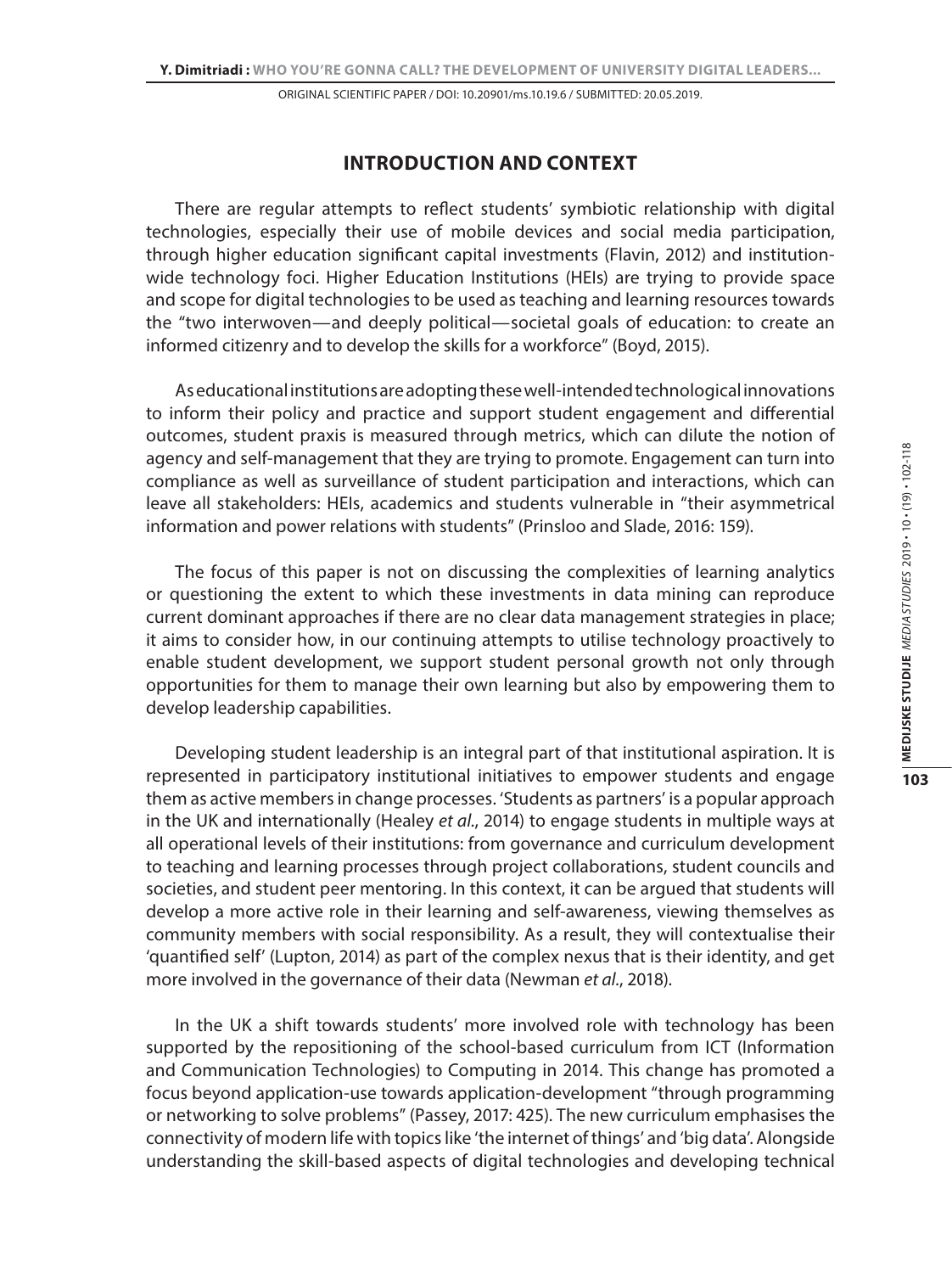competences, the current curriculum aims to engage students in critical consideration of the social, ethical and moral implications of digital technology implementations and help them to approach their use of computers and the internet with social responsibility and confidence. The strong emphasis on online safety embraces the 'participatory practices' (Jenkins *et al.*, 2006) associated with networked technologies and social media and allows a consideration around the dialogic relationship between the self and others in that digital praxis. The focus on digital literacies emphasises the need to develop skills in order to engage with online communities in sharing, distributing and meaning making practices safely and respectfully. Beyond protecting the self and individual rights, there is a focus on developing active civic engagement and empathy towards others in online spaces and activities rather than being a passive bystander. While there is a growing appreciation that "the internet can provide important opportunities for the youth to exercise positive social skills and engage with their community in ways that may have positive outcomes for offline civic engagement" (Jones and Mitchell, 2015: 3), there is also the expectation that these skills will be easily transferrable in offline behaviours.

However, there are some challenges associated with such assumption. One of them is around a blurry distinction between digital literacies and digital citizenship. Jones and Mitchell (2015) propose a specific focus on digital citizenship that encompasses "practice[ing] respectful and tolerant behaviours toward others and increase[ing] [online] civic engagement activities" (Jones and Mitchell, 2015: 3). In this context, digital literacies concentrate on skills and procedural knowledge about digital safety and security while digital citizenship provides the scope to encourage youth to actualise their online behaviours into offline community activism. Such an approach can also fit with the usergenerated production spaces prevalent today. These environments of social engagement offer users the opportunity "for content creation as well as community building [where] learning becomes embedded in the act of sharing" (Bal *et al.*, 2014: 158). Making more explicit connections between these productive behaviours that young people exhibit online and extending them to offline possibilities may help them to engage further in civic action.

Finding ways to legitimise and bring the informal learning opportunities that such digital engagements offer into the classroom is another challenge; not that these opportunities do not exist but the focus on preventing harm, apprehensions about the impact on the students' digital footprint and personal and professional identity (Brennan, 2011), resourcing implications and lack of clarity of how they can be embedded within current assessment systems may minimise employing them consistently and long-term. This ephemeral approach to the use of the digital for community engagement and participation, rather than mere spectatorship, is also accompanied at times by terminology that exacerbates the lack of an ideological stand for embracing the affordances emerging from networked technologies. The learning that occurs in 'networked publics' (Boyd, 2014: 8), spaces that young people inhabit online, is sometimes contrasted to what is described as 'real life' experiences rather than 'offline', questioning the legitimacy of the learning that may have occurred and its application to all spheres of life.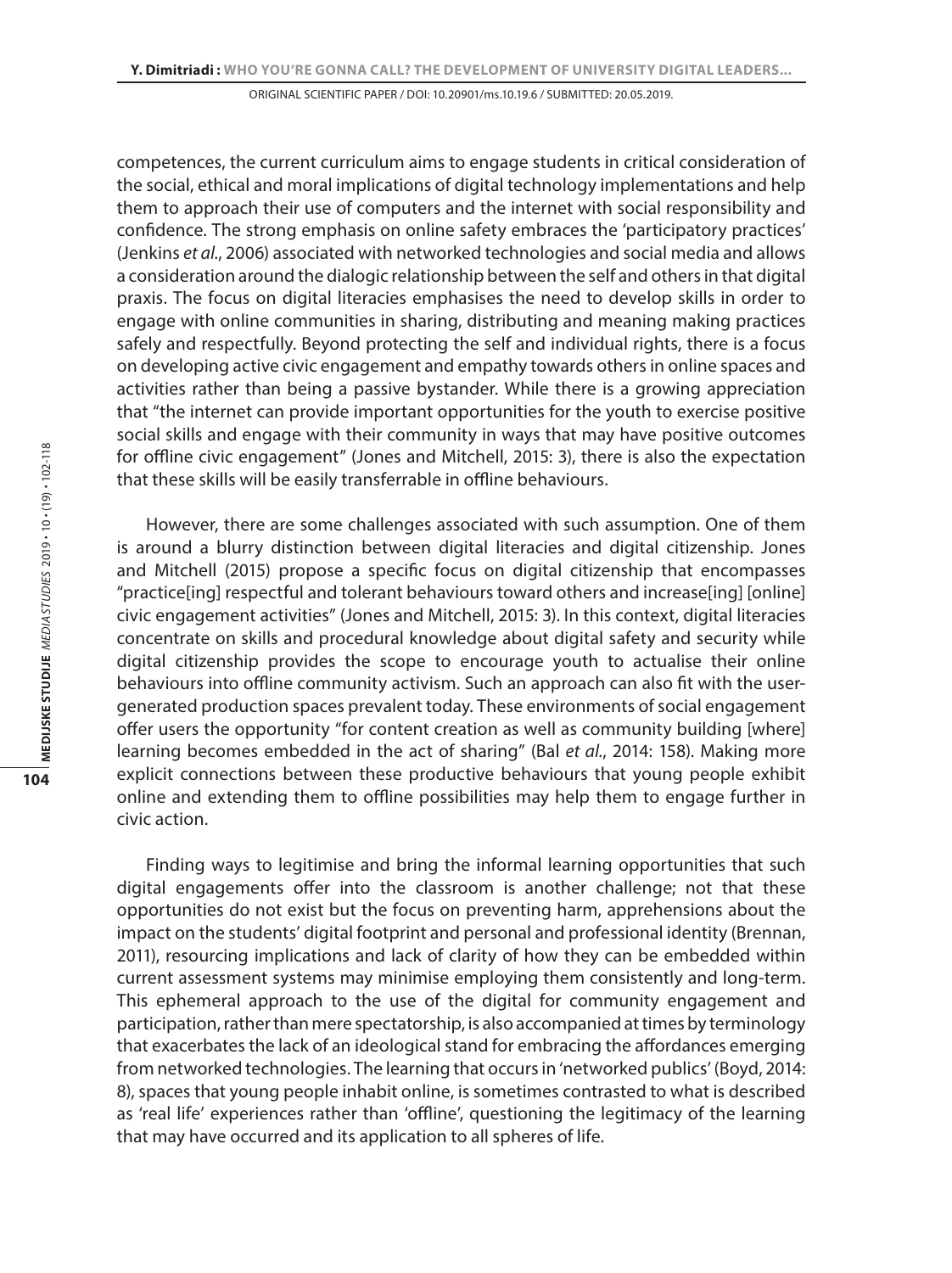This dichotomy also presents another challenge about perceptions of young people's use of computers and the internet. While the critique (Bennett *et al.*, 2008) of Prensky's 'digital natives' metaphor (2001) brought to light the complexities of young people's engagement with digital technologies and moved away from a generational demarcation of technology use to considerations of inequalities in digital access and breadth of use (Helsper and Enyon, 2010), it can be argued that the concept inadvertently, in the public imagination, formed expectations around young people's digital skills. As a result, students are expected to demonstrate particular skill-based competences around digital technologies in the classroom. However, these expected skills do not always correlate with young people's networked experiences.

Attempts to include informal learning opportunities into the curriculum can also be greeted with suspicion from the students themselves and result in what can be considered as clandestine uses of mobile devices in teaching sessions. Transferring the "unauthorised, spontaneous, and practical experience" (Bal *et al.*, 2014: 158) that occurs during the informal opportunities that online spaces offer into the structured classroom communities is not seen as overlapping but as juxtaposing. The multimodal code of behaviour that accompanies the elements of play and exploration associated with young people's use of digital media (Jenkins *et al.*, 2006) is sometimes seen as incompatible with classroom norms. The locus of control shifts to a more hierarchical approach and the mediated interaction they foster when posting, texting, sharing can be regarded as 'disruptive' (Goundar, 2014) rather than as a 'disruptive innovation' (Christensen and Raynor, 2003) during sessions.

However, there have been attempts to make links between young people's online engagement and offline community support. Programmes like the UK's successful Childnet's Digital Leaders initiative fosters a peer-to-peer online safety training programme for school-aged students. Students are trained on internet safety and cascade the skills to peers. Through such engagements and acts of 'small citizenship' (Orton-Johnson, 2014: 147) at local level, young people can become community builders and reflect upon their own identity. The critical awareness that accompanies DIY [do-it-yourself] Citizenship (Hartley, 1999), "a practice of putting together an identity from available choices, patterns, opportunities on offer in the semiosphere and the mediashpere" (Jacka 2003: 185) for yourself moves to a DIWO [do-it-with-others] citizenship with co-creative and voluntary choices and knowledge sharing (Hartley, 2010).

Though the term 'leader' alludes to a hierarchical relationship, such peer to peer support systems offer a way to merge digital literacies and digital citizenship practices. While there are many interpretations, definitions, typologies and styles of leadership (Karagianni and Montgomery, 2018; Kelly and Azaola, 2015), they all centre around the "ability to find and synthesise diverse sources of information, to manage self, and to empower others" (Marcketti, 2010: 131), key processes that active citizenship encompasses.

While digital leadership may not be very different to leadership in terms of managing interactions with heterogeneous actors or resources and fostering innovation, the term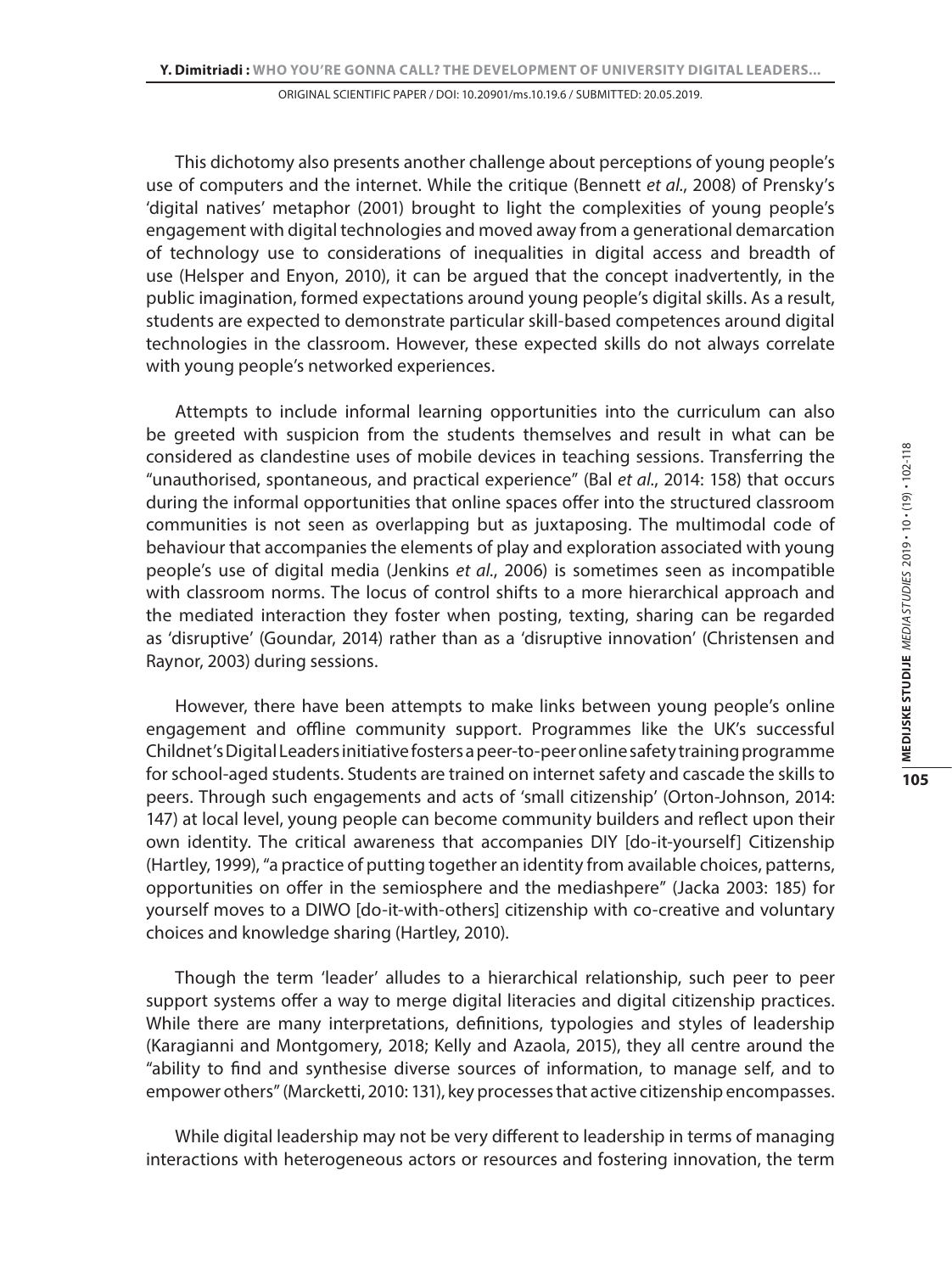'digital' can also promote the importance for those leaders to have a clear understanding of the interconnection between the problem-solving expertise that human actors and the automation capabilities that non-human resources involved in digital processes can offer. Abbatiello *et al*. (2017) identify that digital leadership should focus on cognitive (*think*), behavioural (*act*) and emotional (*react*) transformations. Their description is based in the corporate world rather than education. However, it identifies the importance of "...blur[ring] the internal and external boundaries in ways that assist transformation" as well as "educat[ing] others..." (Abbatiello *et al.,* 2017: 80). This brokerage between the technical and the human components of a digital innovation can imply some skill-based technical knowledge but also contextual understanding of the setting and a vision of how to bring all elements together to fulfil a brief purposefully. Observational learning that can include apprenticeship or addressing real-life challenges can also act as important sources of leadership development (DeRue and Myers, 2014). Therefore, collaborative ventures around digital technologies can provide a powerful process for organisational transformation either in the corporate world or in education. If such synergies on developing digital citizenship awareness move beyond peer-to-peer to student-to-tutor initiatives they may be able to challenge existing preconceptions around the relevance of informal learning in education.

It is important to recognise the impact that the fast pace of digital innovations has on teachers and academic tutors and their aspirations to keep up-to-date with Technology Enhanced Learning (TEL), the need to reflect and embed digital technologies in their teaching and learning practices as well as pragmatic needs for tutor support, further training and possible impact on their workload. The employment of authentic problembased tasks around digital technologies through student-tutor partnership can be beneficial for both stakeholders: they can provide an opportunity for students to share their passion for particular technologies and engage in a dialogue about the shaping of their professional identity further ; they can also offer additional support for tutors' digital skills and a platform to develop a less hierarchical dialogue with students about the perceived 'disruptive technologies', such as mobile phones in sessions.

We know the contribution that teacher interactions with students play in the formation of student identities (Doherty and Mayer, 2003). At the same time, such partnerships can allow for closer alignment with the modelling of effective teaching practices and instil in students the idea of Continuing Professional Development and educators' commitment to constructivism approaches to learning. While there is no single accepted model of professional development for HE teachers (Sharpe, 2004), a synergy between tutors and students could bring more understanding about how the student journey can be enhanced creatively by supporting the development of their professional identity in organic and more power-symmetrical ways.

While students cascade their knowledge of digital technologies and the connectivity that these resources can offer, tutors can support them in clarifying further students' responsibilities as budding professionals in contexts that they are familiar with. In this way, tutors can encourage students to take ownership of personal and professional use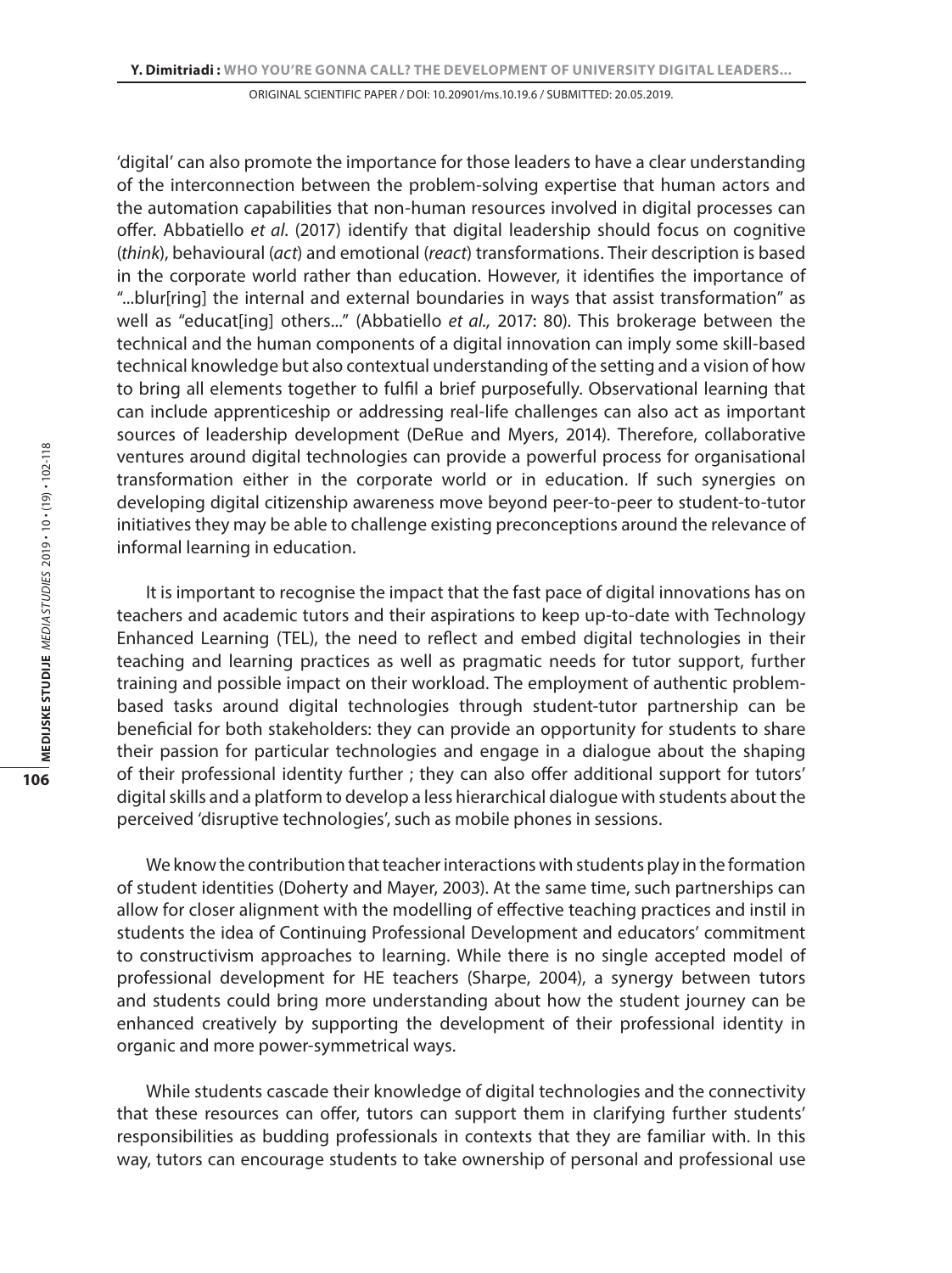of digital technologies and help them develop agility and employability skills as future leaders. Although not all students have the same range of digital skills and capabilities, such collaborations between tutors and students on the use of digital technologies can also support discussions about wellbeing and self-care practices around use of digital technologies.

## **The framing of the study**

The current study emerged as an action research project based on the aspiration for an inclusive approach to support student voice and informed use of digital technologies. It sought to explore a threefold idea: how can we, at university level, support students' confidence that informal learning on digital technology counts for in their 'formal' learning practices; how to develop participatory practices that allow them to transfer their online skills into active community support; and how to offer students opportunities to reflect on how to manage and self-regulate their connected lives in their transition to their professional lives. Evaluation of each cycle of action can lead to the enhancement and maturity of the project idea and the participants' skills.

This short-scale study involved eleven preservice teachers (students) and nine lecturers (tutors) and took place at a UK-based university in the south-east of England. In the context of the empirical part of the study the term 'students' will refer to those participating preservice teachers rather than school-aged contributors.

The key questions for the first cycle of the project were: >Are we prepared to engage in a partnership with students on digital literacy?, >How can we create, manage and evaluate such synergies? and >What digital competences, leadership and citizenship skills will participant develop as a result of these interactions?

At the case study institution there is a regular Continuing Professional Development (CPD) programme for staff and opportunities for tutors to network and exchange ideas for practice around TEL. However, tutors, as reflective practitioners, are still vocal about aspirations for further support with their digital competences. External metrics around student satisfaction and teaching and learning excellence such as the Office for Standards in Education (OfSTED), the National Student Survey (NSS), the Teaching Excellence Framework (TEF), also advocate and evaluate the use of digital technologies in teaching and learning further.

# **Methods: Developing the Digital Leaders' (DL) project**

In order to create such synergies, mobilising groups of students and tutors was an important first step for the project to succeed. Time was the second. The timetable for central training is strategically situated in the training year to prepare preservice teachers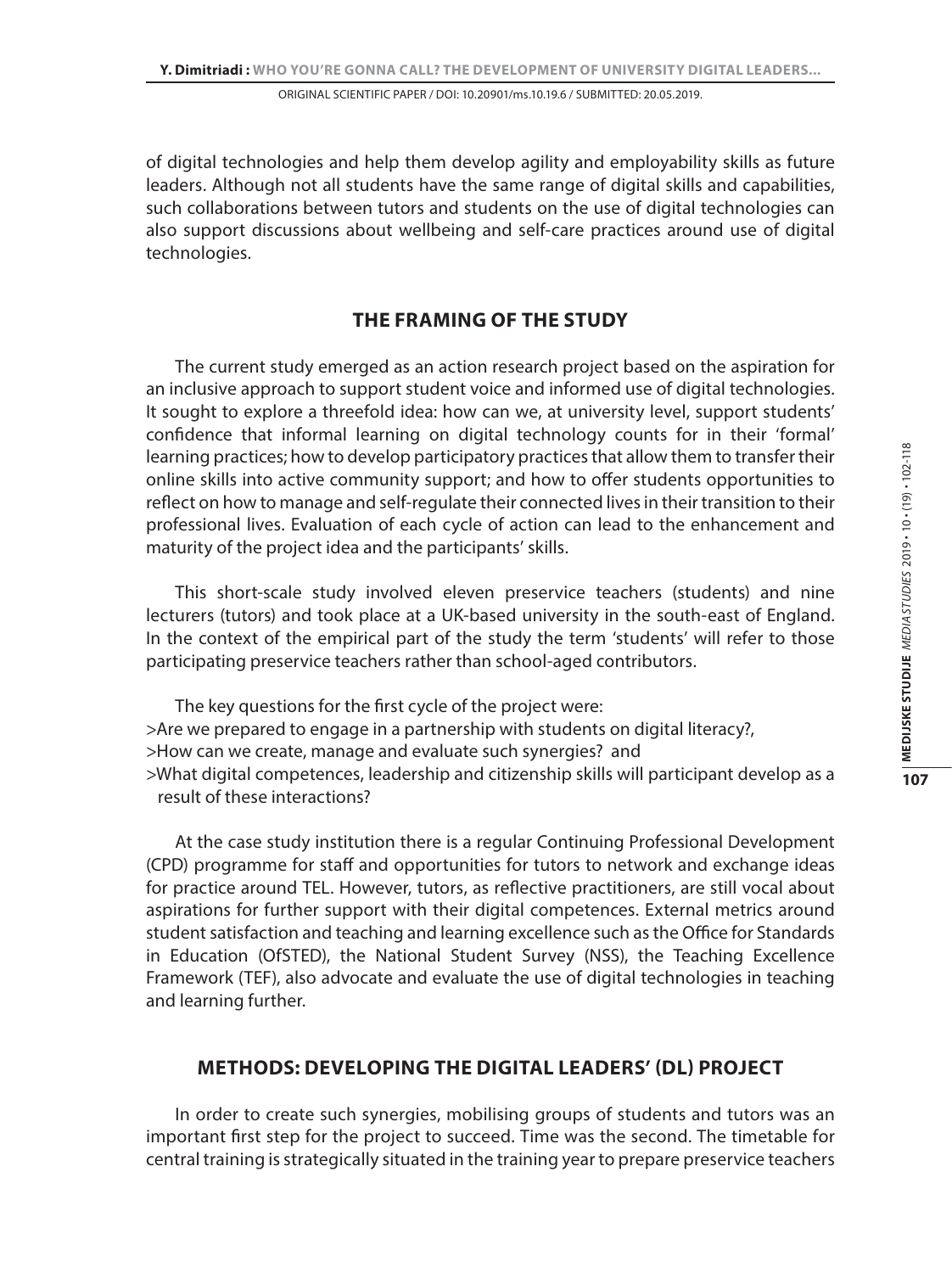for their school placements and help them reflect on their practice. The idea of Digital Leaders needed to come across as integrated in their practice rather as an add-on to be completed in order to meet the requirements of a taught module. This was especially important in terms of ethics alongside considerations about the balance between voluntary support and tutors' workload pressures. The literature identifies that trust forms the basis of positive tutor–student relationships (Lumpkin, 2008; Nowell, 2014). In order to balance all stakeholders' perspectives and motivations and connect tutor and student voices, it was imperative to create a culture of mutual trust for participation and engagement. While the premise of the project was students as 'partners in learning and teaching' (Healey *et al.*, 2014), there could be possible tension and discomfort around power relationships between the traditionally conceptualised academic roles and student agency.

As a step to create shared understanding in an atmosphere of learning and growth, a job description for the student role was put together along with an evaluation form to be completed jointly by students and tutors during their meeting.

Literature review of similar 'Digital Leader' projects, a popular idea at schools, showed that at least two more UK-based universities at the time of the study engaged their students in similar ways; however, in those projects there was more emphasis on utilising student skills for peer-to-peer support while this project was focusing on teaching and learning practices and tutor-student partnership. In addition, their schemes relied heavily on extrinsic motivators (e.g. paying the students and awarding them Open Badges) while the current project relied, at that stage, on students' altruism. Students' contributions were on voluntary basis and were not part of an assessed module. However, the university offers students an employability skills certificate to acknowledge their voluntary contributions. In an attempt to support students' participation further in ways that were meaningful to their professional development the project leader liaised with the employability skills team and the Digital Leaders project was included towards the award.

### **Participants**

The participants included students from the first year cohort on an undergraduate teacher-training programme. The programme prepares students for Primary school teaching (working with five-eleven-year olds). The project leader was the Computing tutor for the course and she organised the tutor- Digital Leader appointments as part of the collaborative and independent tasks students were asked to complete during her sessions; the students who did not participate as Digital Leaders were given other collaborative digital tasks to complete. Digital Leaders were not expected to dedicate additional and out of session-time for the task, though some did willingly. Before the project was introduced to the whole cohort, the project leader had audited the cohort's digital competencies using the *Cascade iTest* (University of Exeter). The results allowed her to encourage three students to participate either because of their good overall digital skills or their expertise in a particular digital area (usually social media skills), and then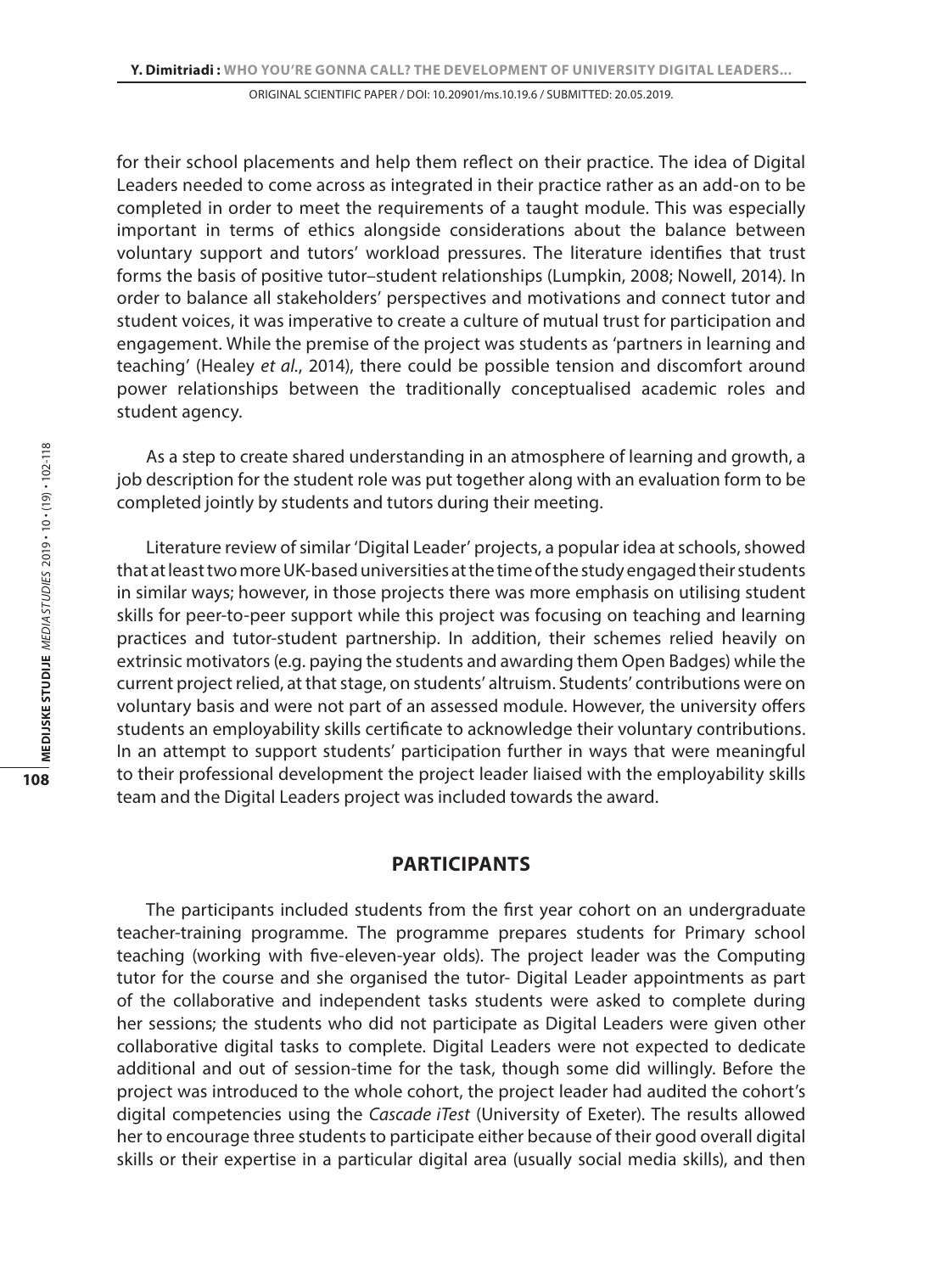through snowballing, four more students volunteered. The two student representatives were invited to the pilot. The Year 1 Convenor was also consulted and asked to suggest two students who would benefit from the involvement (*e.g.* based on their learning profile or due to attendance and engagement issues). The job description was shared with all the students. The pilot aimed to include ten out of the sixty students in the cohort. However, eleven volunteered (five male and six female students). Traditionally, there are fewer male students on the course. There were eight male students in that first year cohort. They were all young students who had just graduated from school, with the exception of two who had started university after one gap year. The DL group had mixed digital skills (Table 1). The names have been altered to preserve the students' anonymity.

| <b>Digital</b><br>Leader | <b>Criteria for selection</b>                                       | <b>Tutor</b><br>supported | <b>Topic</b>                                         |
|--------------------------|---------------------------------------------------------------------|---------------------------|------------------------------------------------------|
| James                    | Volunteered                                                         | female                    | Graphics editing using<br>PhotoShop                  |
| Kiera                    | Self-confidence and attendance;<br>IT audit: widening participation | male                      | Video editing using<br>Movie Maker                   |
| Alice                    | Widening participation                                              | male                      | Social media: Twitter                                |
| Aimee                    | Volunteered (Snowball effect)                                       | male                      | Social media: Twitter                                |
| <b>Tilly</b>             | Volunteered (Snowball effect)                                       | male                      | Social media: Twitter                                |
| Holly                    | Student representative                                              | female                    | Class Dojo                                           |
| Barbara                  | Student representative                                              | female                    | Edmodo                                               |
| Rose                     | IT audit                                                            | female                    | Social media: Instagram                              |
| John                     | Engagement                                                          | female                    | Social media: Setting up a<br>Facebook group         |
| Louis                    | Attendance and engagement                                           | female                    | Social media: Setting up a<br>Facebook group         |
| Mark                     | IT audit                                                            | female                    | Social media: Setting up a<br>Facebook group         |
| Toby                     | volunteered                                                         | female                    | Taking and including<br>Screenshots in presentations |

#### Table 1. **The Digital Leaders project participants**

The project was shared with all tutors at the department and they were all invited to participate. Once the student cohort was decided, tutors were approached directly mainly because, in the past, they had identified TEL priorities for further support (*e.g.* collaboration with Art on PhotoShop; setting up a Facebook group for English; using Twitter for disseminating academic work and ideas in Physical Education, *etc.*). Tutors had also been given the opportunity to complete a JISC self-audit about their digital skills and two of them decided to get involved with the project based on the results from the audit. The Year 1 Convenor was also invited to participate, which gave the project more kudos among students. The tutors' digital skills were mixed, with some of them very confident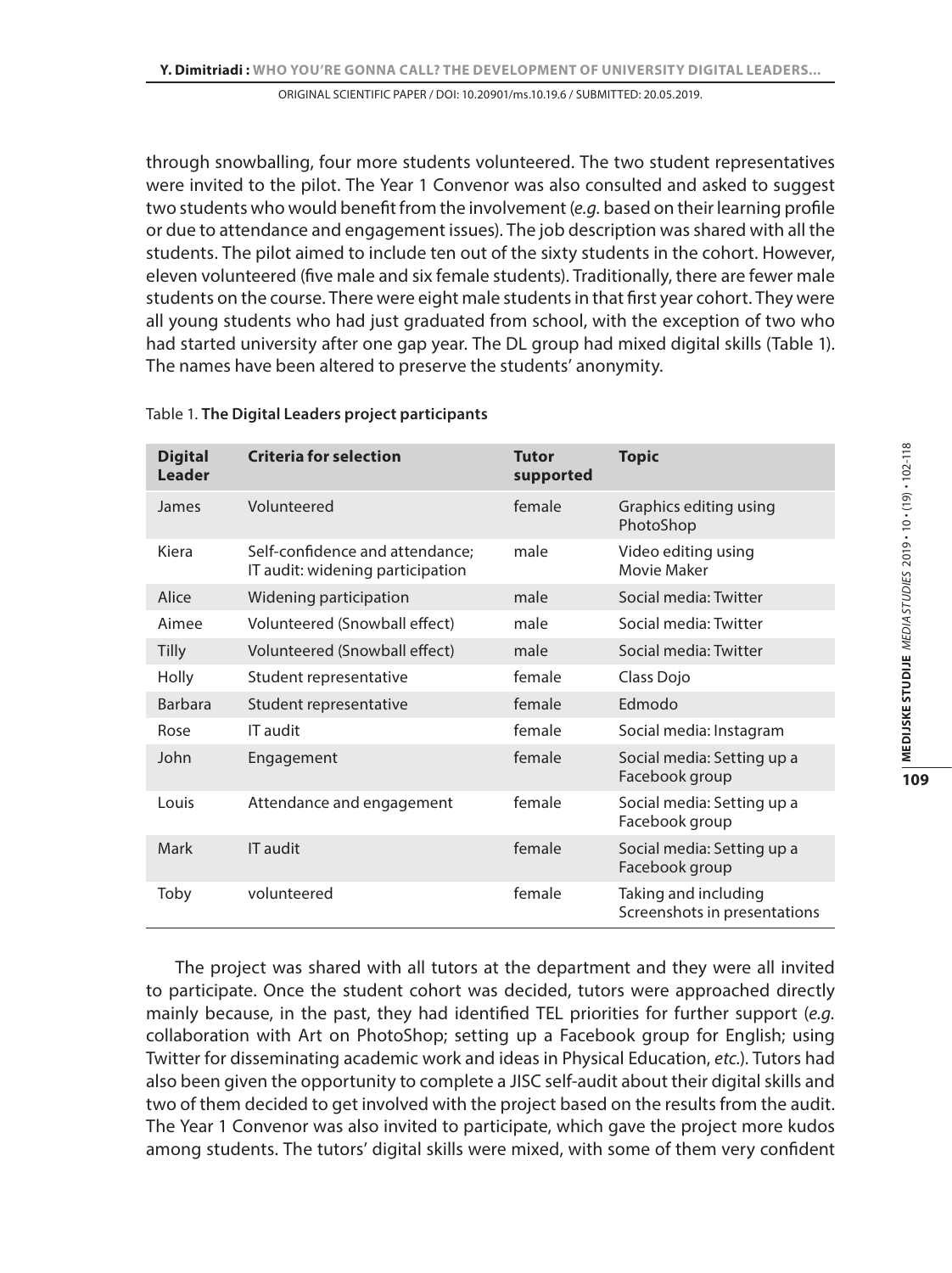in the use of digital technologies. They were all positive about the idea and wanted to support it and enhance student voice.

#### **Procedure**

The project leader facilitated student-tutor interaction by setting up the appointments and making the introductions. Most of the appointments took place during two of the two-hour Computing sessions that the project leader oversaw. Some appointments took place at a time and date that was convenient for both tutors and students. The duration of the appointment was flexible and tutors were understanding of the students' other commitments; meetings were aimed to last between thirty and sixty minutes. In three instances, the collaboration between the tutor and the DL student extended beyond the allocated time, while in two cases the appointments did not take place due to the tutors' busy schedules or the student's absence. In those instances, one student joined a wider group (John) while the other Digital Leader shared her skills with the project leader (Holly).

The tutorials took place in the summer term, towards the end of the training year, and after the group had completed a school placement, which contributed to the shaping of their views around school-based digital applications further. Two weeks before the allocated time for the appointments, the Digital Leaders were invited to a Skype session with a local primary school that had been running a Digital Leaders scheme successfully with their pupils. The undergraduate Digital Leaders interviewed the school-aged children on their role and responsibilities. This was a successful milestone in the project, which cemented the DLs' commitment.

## **Data collection and analysis approaches**

Data collection took place in two different stages. Data was collected through feedback forms that had to be completed jointly by the tutor and the Digital Leader during their face-to-face support session. The form included eight free-text questions and one closed question. There was a section for the tutor to input their comments, too. Questions like "*How do you reassure the tutor about their ideas and skills?"; "What did you learn about yourself as a leader/supporting tutor?"; "Which part of the interaction with the tutor stood out for you?"; "What does the tutor want to use the technology for? Why?"; "In terms of the SAMR model for digital technology use how does the tutor want to use this digital technology in your view?"* aimed to include loosely all three dimensions (cognitive, emotional, behavioural) Abbatiello *et al.*'s (2017) leadership capabilities framework.

A follow-up semi-structured group interview with all the Digital Leaders took place at the end of the project. They were also invited to share their views individually as well during that meeting. Four decided to produce a video clip to showcase the project to the rest of the University. Qualitative analysis of the group interviews along the three focal points of the study informed the summary of the findings presented below.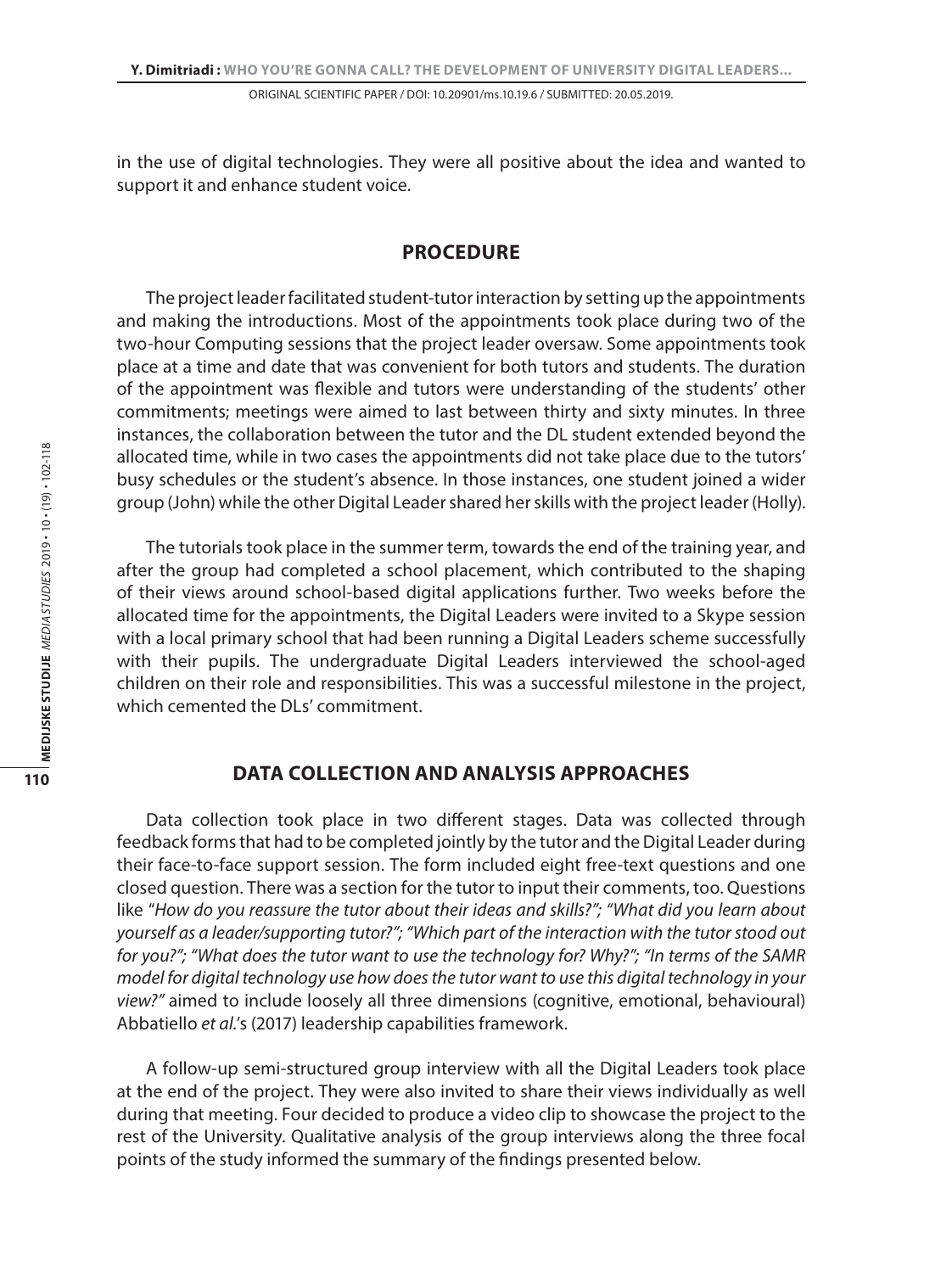### **Discussion of the findings**

The study aimed to explore how to develop participatory practices between students and tutors that allow students to transfer their online skills into active offline community support and at the same time gain opportunities to reflect on self-managing and selfregulating their connected lives in their transition to their professional lives, in this case the highly regulated and caring teaching profession. This section discusses the DIWO processes that emerged during student-tutor interactions against the three key questions of the study.

## **Are we prepared to engage in a partnership with students on digital literacy?**

This was the first cycle of a successful, small-scale, short-term pilot study and while the results will not be generalisable, they offered helpful insights as to how to develop the project further. A combination between readiness and willingness from both tutors and students contributed to the success of the pilot study. Tutor support on digital skills was needed and was embedded in real tasks that related directly to students' learning and assessment opportunities. Student participation was mainly based upon their desire to help others and not always on their self-confidence of a wide range of digital technologies. *"I am not good with IT. Computers hate me! How can I be a Digital Leader?"* was Alice's initial response to the call for participants. Through discussion about a range of technologies that she may have be using in her daily life she exclaimed "*Twitter? I am an expert on Twitter! I* use it every day! My friends use it, too! It is more popular than Facebook. I didn't think that *Twitter counts"*. Such comments point to a possible discrepancy between school-based digital practices and out-of-school use of digital technologies, the informal learning that takes place out of school. They indicate an opportunity to refocus our attention on "a more holistic perspective [that] sees informal and formal contexts of digital literacy as components of a knowledge ecosystem" (Meyers *et al.*, 2013: 357).

The tutors involved in the study recognised the need for further engagement with social media, skills that the Digital Leaders could offer. They acknowledged students' expertise in that area and wanted to bridge the perceived gap between their own skills and the Digital Leaders' experiences. The project was an example of involving students as partners in teaching and learning processes. This intergenerational learning offered coaching opportunities between junior (students) and senior (academics) educational practitioners around the pedagogical uses of digital technologies. Age was not considered in a Prenskyan way as each partner was able to contribute and offer expertise at an equal level: students with skills and tutors with professional experiences. The benefits of such approaches for students and teachers have been recognised in the educational literature (Löfgren *et al.*, 2013) along with the importance of managing these interactions and incorporating "strategy, planning and support (...) if educational outcomes are to be fully realised" (Passey, 2017: 477). Challenges stated by tutors and students did not concern aptitude, attitude or engagement issues; they mainly concerned time requirements. For such partnerships to flourish, they need to be integrated in overall programme structures rather than act as add-ons.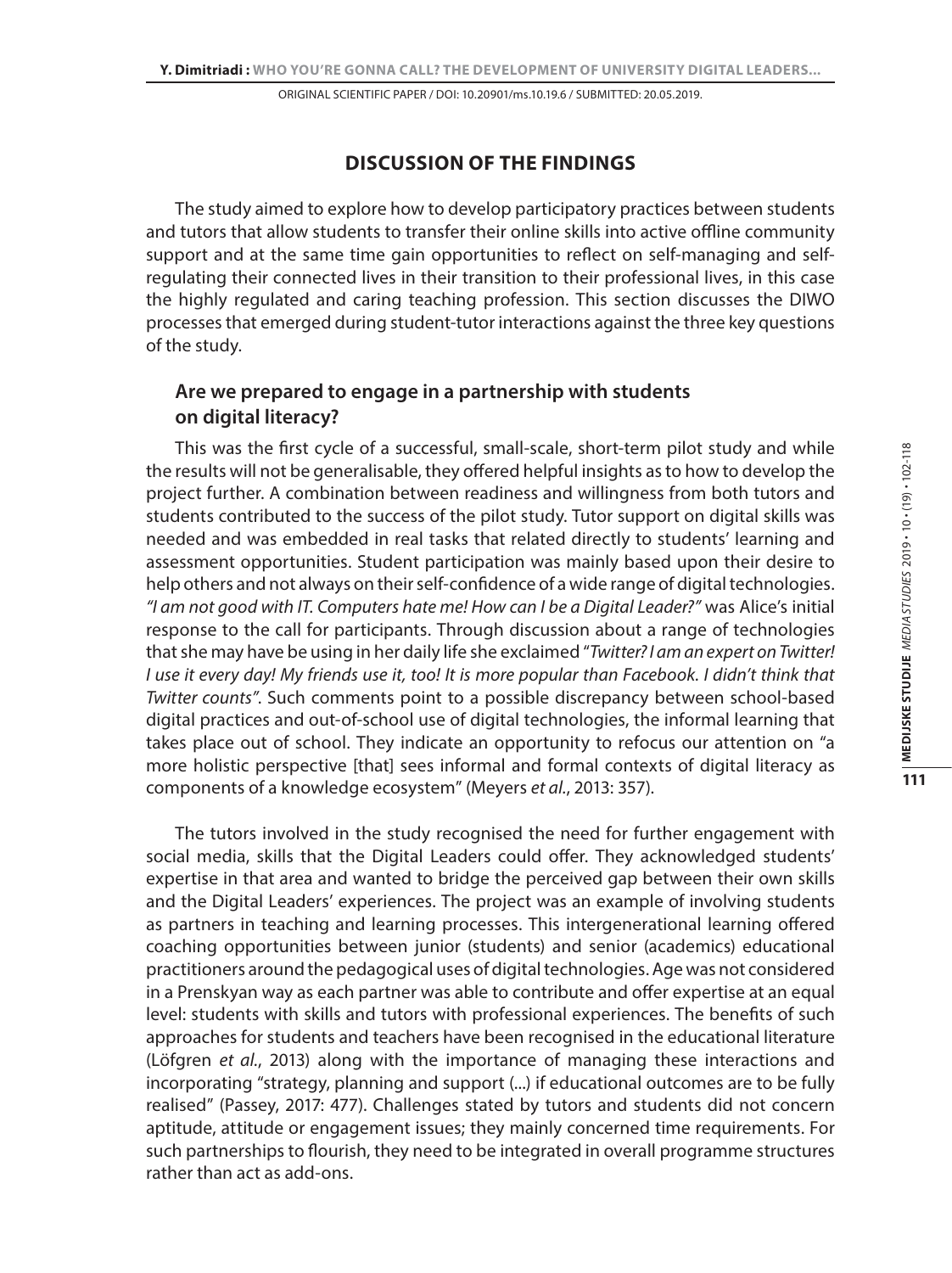Some of the students prepared training resources to use with the tutors and reported in their interview that they would find it helpful to "*allow the tutors beforehand to email the Digital Leaders allowing us to have specific things to show"* (James). While none of the participating tutors and students considered that additional preparation as an issue during the pilot study, if their contributions were to be part of regular provision, then their input would have to be carefully planned. Tutors were positive about additional communication that would facilitate planning the tutorial with the Digital Leaders but also appreciated that this exchange could add to the workload of both students and tutors. The focus of the DL project was not to replace institutional support that needs to be in place but empower students' leadership skills and as part of that dialogue bridge informal and formal learning opportunities that the digital offers. In this context, students should have the opportunity to capitalise on their input and gain wider recognition for their support.

All eleven student participants and nine tutors reported positively on their involvement in the project; even in the two cases where the appointments did not take place, the students commented positively on the opportunity they were given to contribute. "*I didn't think myself as a technology expert at the beginning",* Holly and Alice said. Such comments also indicated that these participants did not associate their interaction and expert use of social media and the learning that may be associated with such use as part of their digital profiles; for them, informal and formal learning were distinct processes that did not merge. This was reinforced with comments around the use of social media at schools. "*My school introduced blogging but some pupils sent inappropriate messages to each other and the school dropped it"*, John reported. Considerations around privacy, safety, responsible use and reuse of digital media (Meyers *et al.*, 2013) were emerging and the importance of engaging in a dialogue with the students of how to manage such priorities across schoolbased and informal learning contexts in ways that enable rather than disable the use of digital technologies.

At the same time hardware challenges like "*Our school computers are very slow and it takes teachers a long time to set them up"* (Toby) and timetabling priorities "*I have not seen the teacher teaching IT or Computing yet"* (Aimee) pointed towards the reality that some schools face, which also shaped these pre-service teachers' views of the application of digital technologies in education and can make the use of networked and online technologies more challenging.

#### **How can we create, manage and evaluate such synergies?**

In the cases where the Digital Leaders knew their allocated tutor, they found it enticing that they would be 'teaching' them, especially when they knew that the tutor involved had a senior position on their programme (for instance, year convenor). Most of the appointments took place in the tutors' offices, with one exception, where the Art Studio was used. The university campus already includes some defined hierarchical spaces that may influence the balance in the interactions between tutors and students. While it was not reported in any of the Digital Leaders' or tutors' comments, the selection of a venue for these interactions may be a future consideration.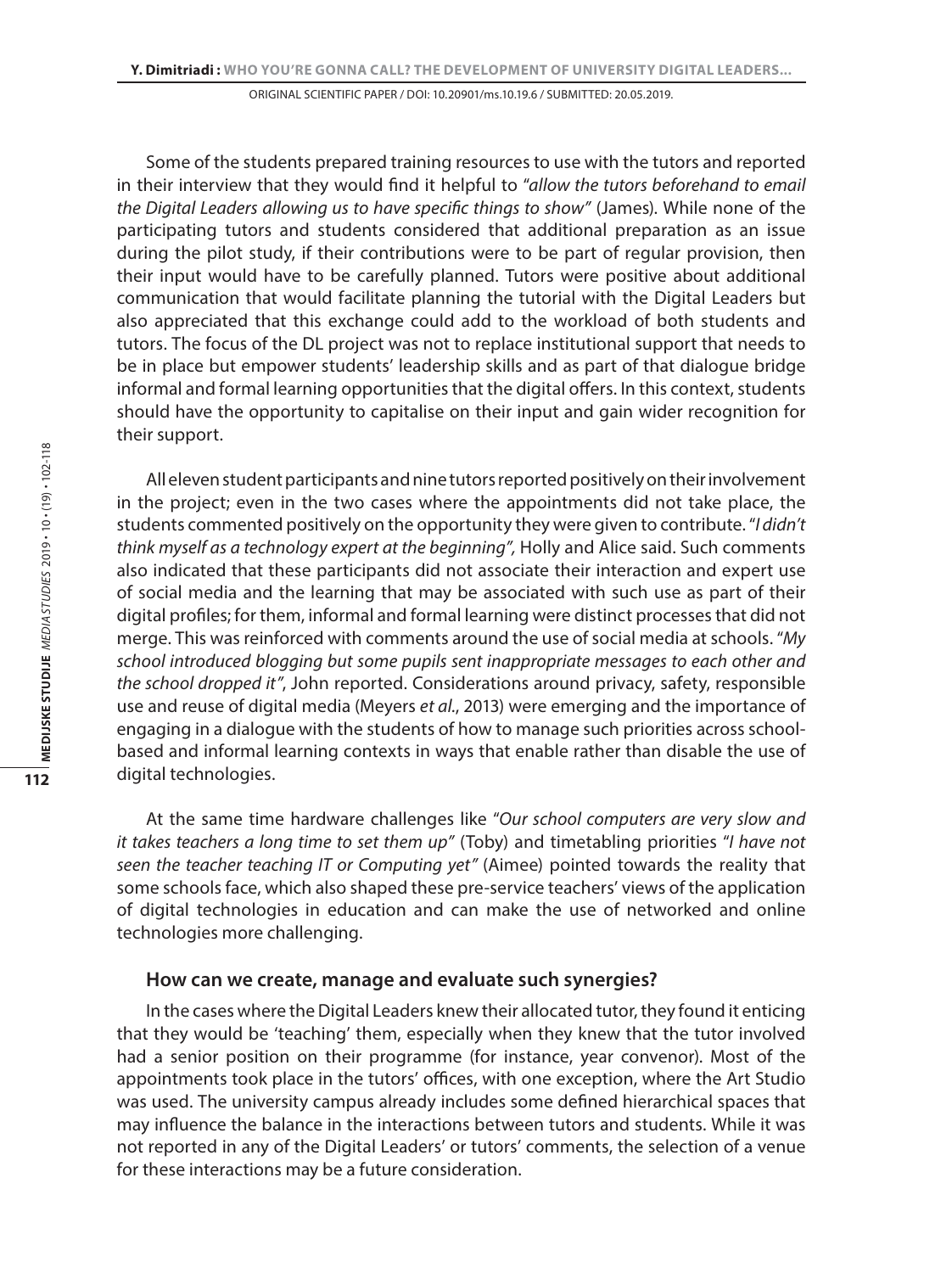The video conferencing session with the primary school acted as a catalyst in the project. The Digital Leaders realised that such initiatives take place and are valued in schools. It reinforced that ideas discussed at university are based on evidence-based practice and extended their thinking beyond the experiences they had during their first training year. It was at that point that the group endorsed the label of the 'digital leader' openly in their interactions with peers.

In this brief and closely-defined pilot project the selection and management of student interactions did not pose significant challenges. The selection of students remains a key priority for the success of such a project. The tutor facilitator supported the interactions and encouraged the individual students' involvement. The project involved participants from a single department. Some of the Digital Leaders mentioned that their positive experiences with the project facilitator who led the Computing sessions and their positive experiences of the Computing sessions influenced their decision to participate. While in a wider project students may not have any interaction with the co-ordinators or the tutors, it poses a question of how to encourage student participation and nurture leadership talent, especially among under-represented student groups.

# **What digital competences and leadership skills participants developed as a result of these interactions?**

The Digital Leaders had already experience and skills in specific digital technologies but also interest in exploring these applications further in an educational context. The level of their digital skills was identified at the outset of the partnership, when the student-tutor pairs were agreed. While we cannot claim that the cognitive capabilities of their leadership profile developed as part of such a brief intervention, it was obvious that behaviours around technology use were influenced as a result of the professional dialogue with tutors. Beyond application skills, after being involved in the training session with a tutor, Digital Leaders started appreciating the impact that personal involvement with social media can have on their digital footprint and professional identity. Mark commented:

*I appreciate that I need to be more careful about my presence on social media as a trainee-teacher. Tutor X shared with me her experiences from working at schools and how the headteacher Googles candidates' profiles before they invite them for an interview.*

In a way, for both students and tutors the project was all about risk taking: exposing areas for further development in terms of skills, knowledge or understanding of digital technologies. Digital leaders perceived this interaction with tutors as informal and nonassessed and they felt comfortable in engaging in a dialogue about the potential use and possible shortcomings of such technologies in teaching and learning. "*I felt ok telling Tutor Y how I used Class Dojo at my placement school. The children loved it but I am not sure it works for assessment. Tutor Y and I discussed some ideas about formative assessment; it was very helpful!" (Holly)*.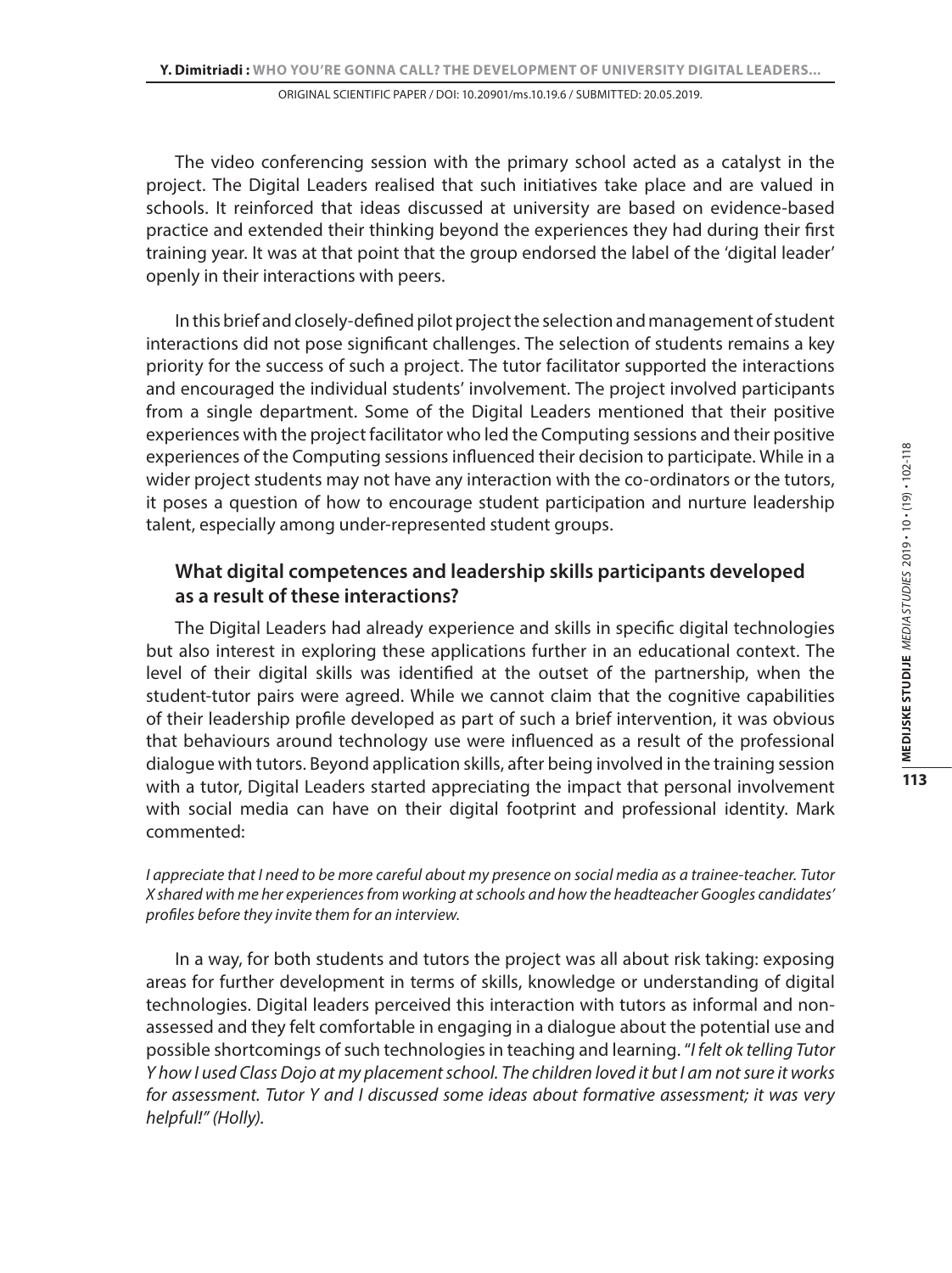Digital competence became strongly related to professional expertise and central to teacher identity. The project allowed, even temporarily, for the blurring of boundaries between tutors and students. Students exhibited knowledge of the digital tools but together with the tutors they extended their understanding of digital literacy to an expanded notion of digital citizenship that included safe and responsible practices around the use and engagement of networked technologies and 'building mutual commitments and interpersonal relationships' (DeRue and Myers, 2014: 835). "*I had not reviewed my Facebook privacy settings for a while. I am glad that I did before my meeting with Tutor Z. Facebook had made some changes"* (Louis). Comments like that showed students' emerging questioning of corporate infrastructures that govern their data.

The tutors involved saw the interaction as a helpful opportunity to work both pastorally and academically with the students; especially for tutors on the Secondary Education Teacher Training programme. These young students, who had just graduated from school, offered invaluable insights of their preparations and coursework for their final year public exams (A Levels). In one instance, the partnership extended further. The tutor invited the digital leader (James) to train two Secondary preservice teachers on graphics editing and share his A Level photography portfolio to support the other Secondary students' lesson planning. This additional responsibility enabled the Digital Leader to share his expertise and gain confidence in himself. In response to that invitation James wrote in his evaluation "*I have been asked by the tutor to teach a PGCE [postgraduate preservice teacher] student going into school and teaching Photoshop how to use Photoshop...which I am determined to do"*. Comments like "*you're a superstar"*, "*your humour and friendliness were fantastic"*, "*you went beyond the call of duty"* were shared in writing about James's input by the tutor and the Secondary students. They emphasise the digital but also interpersonal skills that James demonstrated during the interaction. He led the interactions with emotional intelligence: kindness and patience, key leadership and citizenship characteristics.

There was limited but positive evidence about how the digital leader initiative affected aspirations and how these students took these practices into their professional and personal lives further. However, there was evidence of self-regulation and selfactualisation. For instance, attendance and engagement on the Computing module improved, especially for Louis and Kiera, who did not miss any of the sessions for the rest of the module and the following year. The group facilitated the recruitment of a new group of Digital Leaders the following year and actively participated in digital technology events in their capacity as Digital Leaders, such as a University Google Expedition Day.

Their beliefs about leadership as part of citizenship and community support were further informed. The project empowered them to consider that leadership is attainable and an integral part of being an active citizen rather than a bystander. This was a revelation for some of the female students, like Alice and Holly, who started being more vocal during sessions and participated confidently with ideas and questions.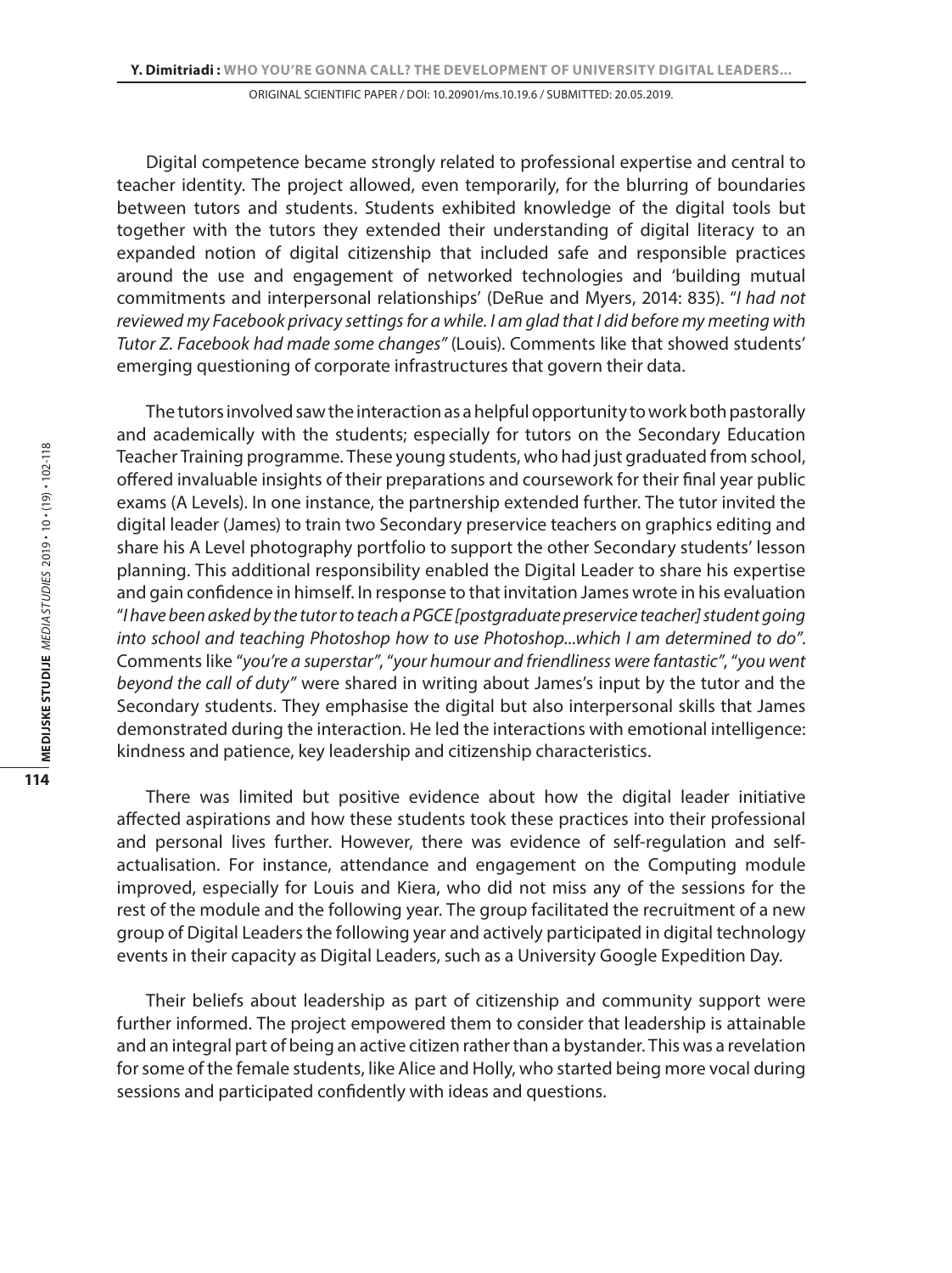## **Concluding comments**

This small scale project aimed to introduce synergies between a group of undergraduate students and tutors on digital skills. It was hoped that the interactions would legitimise students' self-confidence about the contributions that informal learning can make in formal education, enrich their understanding of leadership and digital citizenship as social responsibility and help them appreciate that digital leadership encompasses not only skills but also knowledge and understanding of safe and purposeful uses of technology for themselves and for others. Perceived changes on individuals' practice emerged: tutors developed IT skills in those specific areas while teaching and learning resources were produced as a result of the partnership. The Digital Leaders' self-confidence as digital citizens also developed alongside digital literacy, which included further awareness of their use of social media as teaching professionals. In this context they started questioning the corporate infrastructures that govern their data. The project reinforced the constructivist nature of learning through sharing. There is a need to build on this study longer term to explore how the involvement and experiences of diverse groups of Digital Leaders can influence the development of their leadership identity, active engagement with institutional data and contributions as well as how we can manage such an intervention at an institution-wide scale.

#### **References**

>Abbatiello, Anthony; Knight, Marjorie; Philpot, Stacey and Roy, Indranil (2017) *Leadership disrupted: Pushing the boundaries 2017 Global Human Capital Trends*. Deloitte University Press. https://www2. deloitte.com/insights/us/en/focus/human-capital-trends/2017/developing-digital-leaders.html (29/03/2019).

>Bal, Alexandra; Noland, Jason and Seko, Yukari (2014) Melange of Making: Bringing Children's Informal Learning Cultures to the Classroom, pp. 157-168 in Ratto, Matt, and Boler, Megan (eds) *DIY Citizenship: Critical Making and Social Media*. Cambridge, MA: MIT Press. DOI: 10.7551/ mitpress/9568.003.0014.

>Bennett, Sue; Maton, Karl and Kervin, Lisa (2008) The Digital Natives Debate: A Critical Review of the Evidence. *British Journal of Educational Technology* 39 (5): 775-786. DOI: 10.1111/j.1467- 8535.2007.00793.x.

>Boyd, Danah (2015) Are We Training Our Students to be Robots? https://www.zephoria.org/ thoughts/archives/2015/05/07/students-robots.html (28/03/2019).

>Boyd, Danah (2014) *It's Complicated: The Social Lives of Networked Teens.* London: Yale University Press.

>Brennan, Caroline (2011) You got pwned! The behaviour of young people online and the issues raised for teachers. *Research in Secondary Teacher Education,* 1(1): 16-20.

>Christensen, Clayton M. and Raynor, Michael E. (2003) *The Innovator's Solution: Creating and Sustaining Successful Growth*. Cambridge, MA: Harvard University Press.

>DeRue, Scott D. and Myers, Christopher G (2014) Leadership Development: A Review and Agenda for Future Research, pp 829-852 in Day, David V. (ed.) *The Oxford Handbook of Leadership and Organizations.* Oxford: Oxford University Press. DOI: 10.1093/oxfordhb/9780199755615.001.0001. >Doherty, Catherine and Mayer, Diane (2003) E-mail as a "contact zone" for teacher–student relationships. *Journal of Adolescent & Adult Literacy* 46 (7): 592–600

>Flavin, Michael (2012) Disruptive technologies in higher education. *Research in Learning Technology* 20 (sup1): 19184. DOI: 10.3402/rlt.v20i0.19184.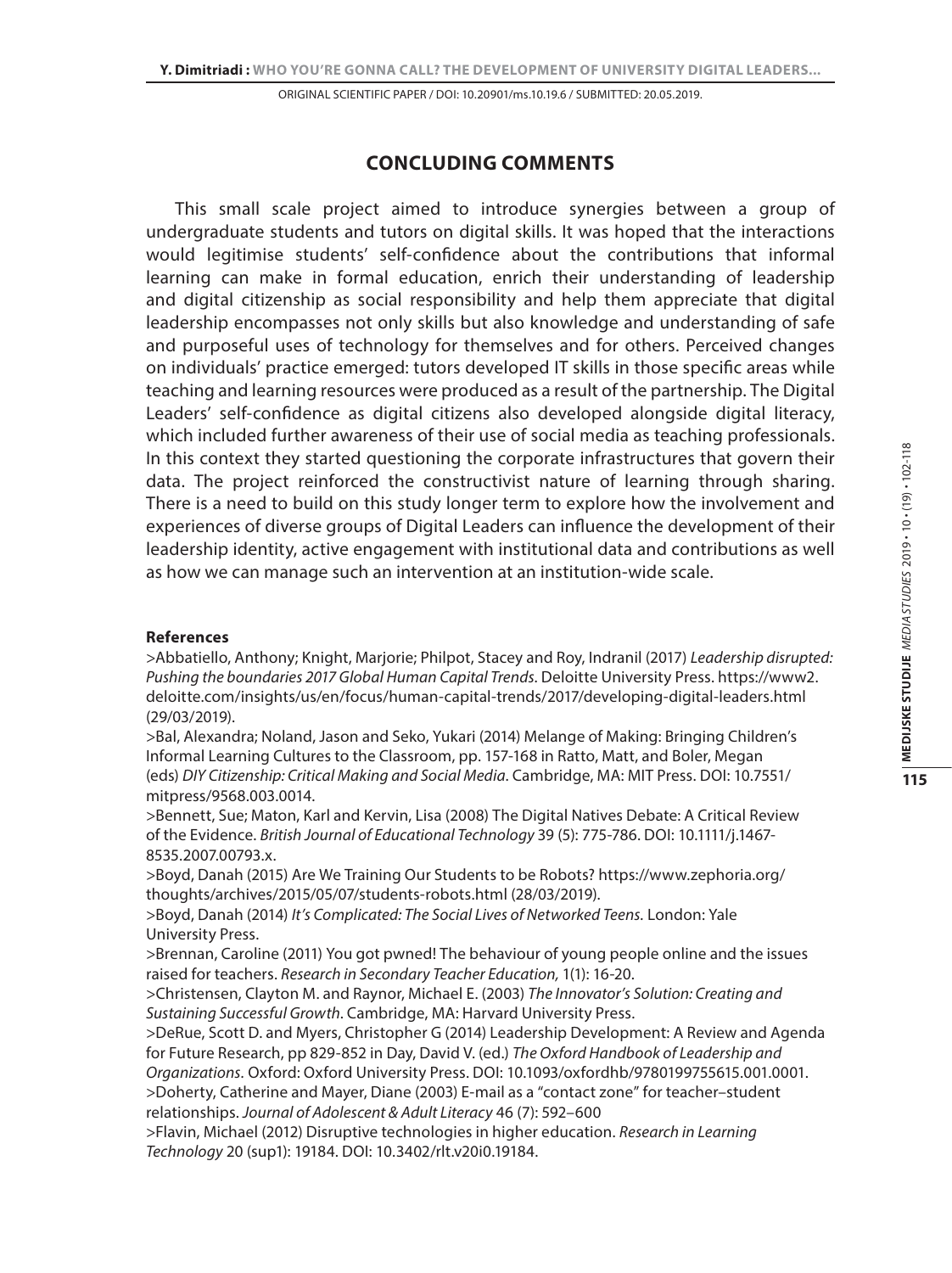>Goundar, Sam (2014) The Distraction of Technology in the Classroom. *Journal of Education & Human Development* 3 (1): 211-229.

>Hartley, John (2010) Silly citizenship *Critical Discourse Studies* 7 (4): 233-248. DOI: 10.1080/17405904.2010.511826.

>Hartley, John (1999) *The Uses of Television*. London: Routledge. DOI: 10.4324/9780203024874. >Healey, Mick; Flint, Abbi and Harrington, Kathy (2014) *Engagement through partnership: students as partners in learning and teaching in higher education.* York: HEA.

>Helsper, Ellen Johanna and Enyon, Rebecca (2010) Digital Natives: Where is the Evidence? *British educational research journal* 36 (3): 503-520. DOI: 10.1080/01411920902989227

>Jacka, Elizabeth (2003) "Democracy as defeat": The Impotence of Arguments for Public Service Broadcasting. *Television & New Media* 4 (2): 177–191. DOI: 10.1177/1527476402250675.

>Jenkins, Henry; Clinton, Katie; Purushotma, Ravi; Robison, Alice and Weigel, Margaret (2006) *Confronting the Challenges of Participatory Culture: Media Education for the 21st Century*. Chicago, IL: Macarthur Foundation.

>Jones, Lisa M. and Mitchel, Kimberly J. (2015) Defining and Measuring Youth Digital Citizenship *New Media & Society* 18 (9): 1–17. DOI: 10.1177/1461444815577797.

>Karagianni, Despoina and Montgomery, Anthony Jude (2018) Developing leadership skills among adolescents and young adults: A review of leadership programmes. *International Journal of Adolescence and Youth*, 23 (1): 86-98. DOI: 10.1080/02673843.2017.1292928.

>Kelly, Anthony and Azaola, Marta Cristina (2015) *The benefits of student involvement in leadership: an annotated bibliography of underpinning research.* https://www.researchgate.net/ publication/299428458\_Student\_involvement\_in\_leadership (29/03/2019).

>Löfgren, Kent; Niemi, Esa; Mäkitalo-Siegl, Kati; Mekota, Anna-Maria; Ojala, Mikko; Fischer, Frank; Kahlert, Joachim; Černochová Miroslava; Achterberg, Frits; Haak, Els; Peltonen, Antti; Prokysek, Milos and Heikkinen, Pia (2013) Meeting the Challenges of Generational Change in the Teaching Profession: Towards a European Model for Intergenerational Teacher Collaboration. *Education Research eJournal* 2 (2): 107–119. DOI: 10.5838/erej.2013.22.03.

>Lumpkin, Angela (2008) Teachers as Role Models: Teaching Character and Moral Virtues. *Journal of Physical Education, Recreation & Dance,* 79 (2): 45-50. DOI: 10.1080/07303084.2008.10598134. >Lupton, Deborah (2014) The quantified self-movement: A sociology of self-tracking. Cambridge: Polity Press.

>Marcketti, Sara B. and Kadolph, Sara J. (2010) Empowering Student Leadership Beliefs: An Exploratory Study. *International Journal of Teaching and Learning in Higher Education*, 22 (2): 131-139. >Meyers, Eric M.; Erickson, Ingrid and Small, Ruth V. (2013) Digital literacy and informal learning environments: an introduction. *Learning, Media and Technology* 38 (4): 355-367, DOI: 10.1080/17439884.2013.783597.

>Newman, Tabetha, Beetham, Helen and Knight, Sarah (2018) *Insights Survey 2018: Findings from Students in UK Further and Higher Education.* Bristol: JISC.

>Nowell, Shanedra D. (2014) Using disruptive technologies to make digital connections: stories of media use and digital literacy in secondary classrooms. *Educational Media International* 51 (2): 109- 123. DOI: 10.1080/09523987.2014.924661.

>Orton-Johnson, Kate (2014) DIY Citizenship, Critical Making and Community, pp. 141-156 in Ratto, Matt and Boler, Megan (eds) *DIY Citizenship: Critical Making and Social Media*. Cambridge, MA: MIT Press. DOI: 10.7551/mitpress/9568.003.0013.

>Passey, Don (2017) Computer science (CS) in the compulsory education curriculum: Implications for future research. *Educational Information Technology* 22 (2): 421–443. DOI: 10.1007/s10639-016- 9475-z.

>Prensky, Marc (2001) Digital Natives, Digital Immigrants. Part 1. *On the Horizon* 9 (5): 1-6. DOI: 10.1108/10748120110424816.

>Prinsloo, Paul and Slade, Sharon (2016) Student Vulnerability, Agency, and Learning Analytics: An Exploration. *Journal of Learning Analytics* 3 (1): 159–182. DOI: 10.18608/jla.2016.31.10.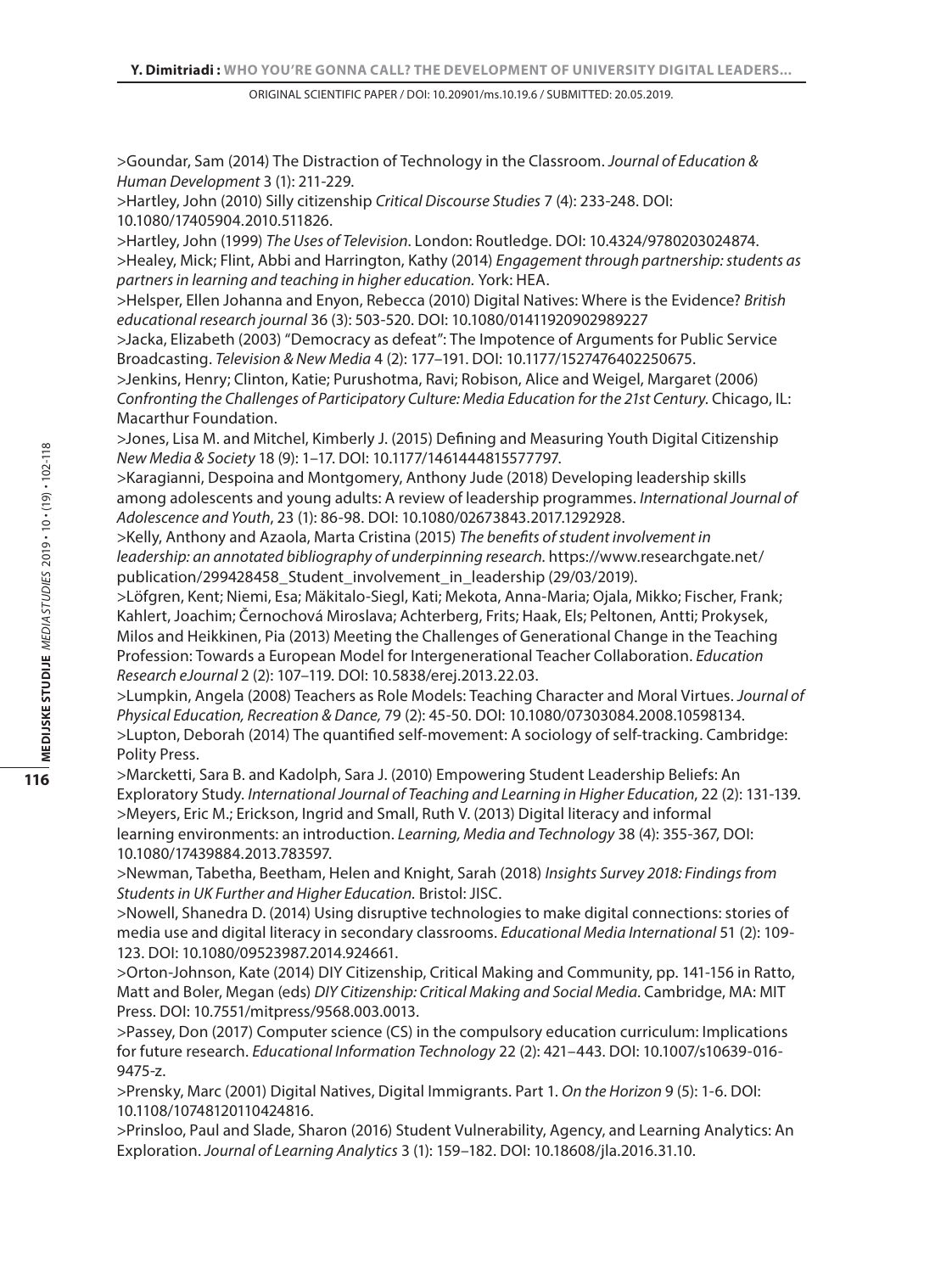>Ratto, Matt, and Boler, Megan (2014) Introduction, pp. 1-22 in Ratto, Matt and Boler, Megan (eds) *DIY Citizenship: Critical Making and Social Media*. Cambridge, MA: MIT Press. DOI: 10.7551/ mitpress/9568.003.0002.

>Sharpe, Rhona (2004) How do professionals learn and develop? Implications for staff and educational developers, pp. 132-153 in Baume, David and Kahn, Peter (eds) *Enhancing staff and educational development.* London: Routledge. DOI: 10.4324/9780203416228\_chapter\_8.